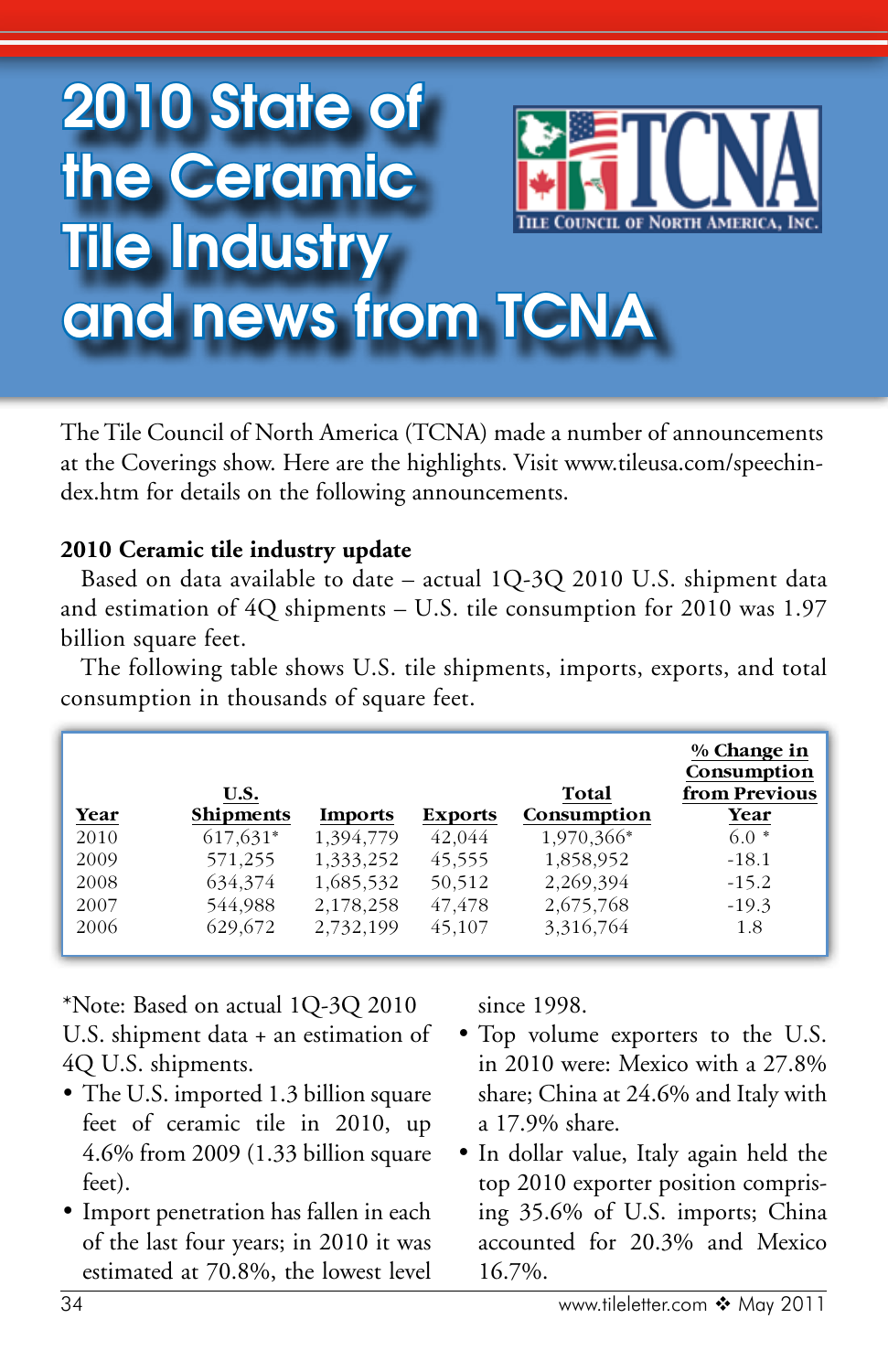The top five exporting countries in 2010 based on square feet volume were:

| <b>COUNTRY</b> | <b>SO FT 2010</b> | <b>SO FT 2009</b> | 2010/2009<br>% Change | 2009/2008<br>% Change |
|----------------|-------------------|-------------------|-----------------------|-----------------------|
| Mexico         | 387, 678, 293     | 374,298,957       | 3.6%                  | $-10.8%$              |
| China          | 343,091,529       | 292,339,691       | 17.4%                 | $-5.5\%$              |
| Italy          | 250,092,602       | 234,771,586       | 6.5%                  | $-39.2%$              |
| <b>Brazil</b>  | 89,550,633        | 107,466,268       | $-16.7\%$             | $-34.3%$              |
| Spain          | 70,701,917        | 76,637,815        | $-7.7\%$              | $-37.6%$              |

The top five exporting countries in 2010 based on total U.S. dollar value (including duty, freight, and insurance) were:

| <b>COUNTRY</b> | <b>S VAL 2010</b> | <b>\$ VAL 2009</b> | 2010/2009<br>% Change | 2009/2008<br>% Change |
|----------------|-------------------|--------------------|-----------------------|-----------------------|
| Italy          | 454, 447, 747     | 429,686,411        | 5.8%                  | $-39.7%$              |
| China          | 258,682,812       | 216,275,919        | 19.6%                 | $-7.5\%$              |
| Mexico         | 213,044,823       | 205,035,537        | 3.9%                  | $-24.4\%$             |
| Spain          | 98,410,437        | 103,952,505        | $-5.3\%$              | $-37.6%$              |
| <b>Brazil</b>  | 61,410,415        | 71,287,697         | $-13.9%$              | $-38.5%$              |



Domestic shipments were estimated at 617.6 million square feet in 2010, up 8.1% from 2009. 2010 U.S. exports were at 42.0 million square feet, down 7.7% from 2009. Canada (55.3%) and Mexico (23.2%) made up the bulk of these volume exports. (Source: U.S. Commerce Dept.)

"Despite the difficulty of the past three years, our industry has a history of growth and success, and we fully expect that to continue, but at a lower level in the near future," noted Eric Astrachan, TCNA executive director. "Prior to 2007, U.S. tile consumption increased eleven years in a row. That is a very good track record and demonstrates consumer desire for the value, durability, and quality ceramic tile provides."

In addition, TCNA made the following announcements:

• The 2011 *TCNA Handbook for Ceramic,*